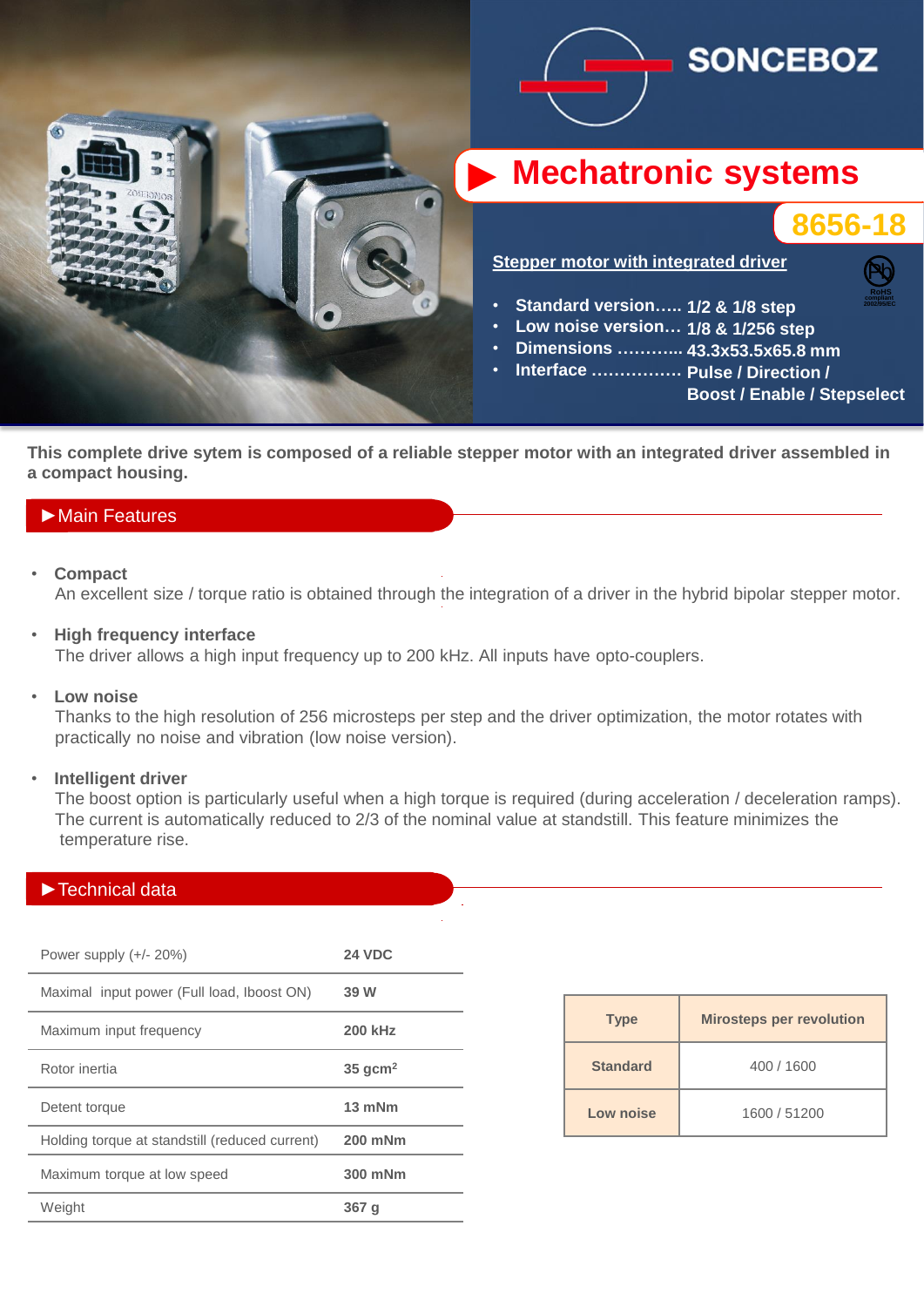### ►Dimensions

## **[ Mechatronic systems 8656-18 - 2/6 ]**

*Drawing not to scale. All dimensions in mm.*



## ►Thermal and torque characteristics



. Max duty cycle vs temperature range



Values obtained with the motor screwed on an aluminum plate (dimensions 150 x 150 x 6 mm)

*Special requirements upon customer specifications. Right to change reserved. <2.0>*

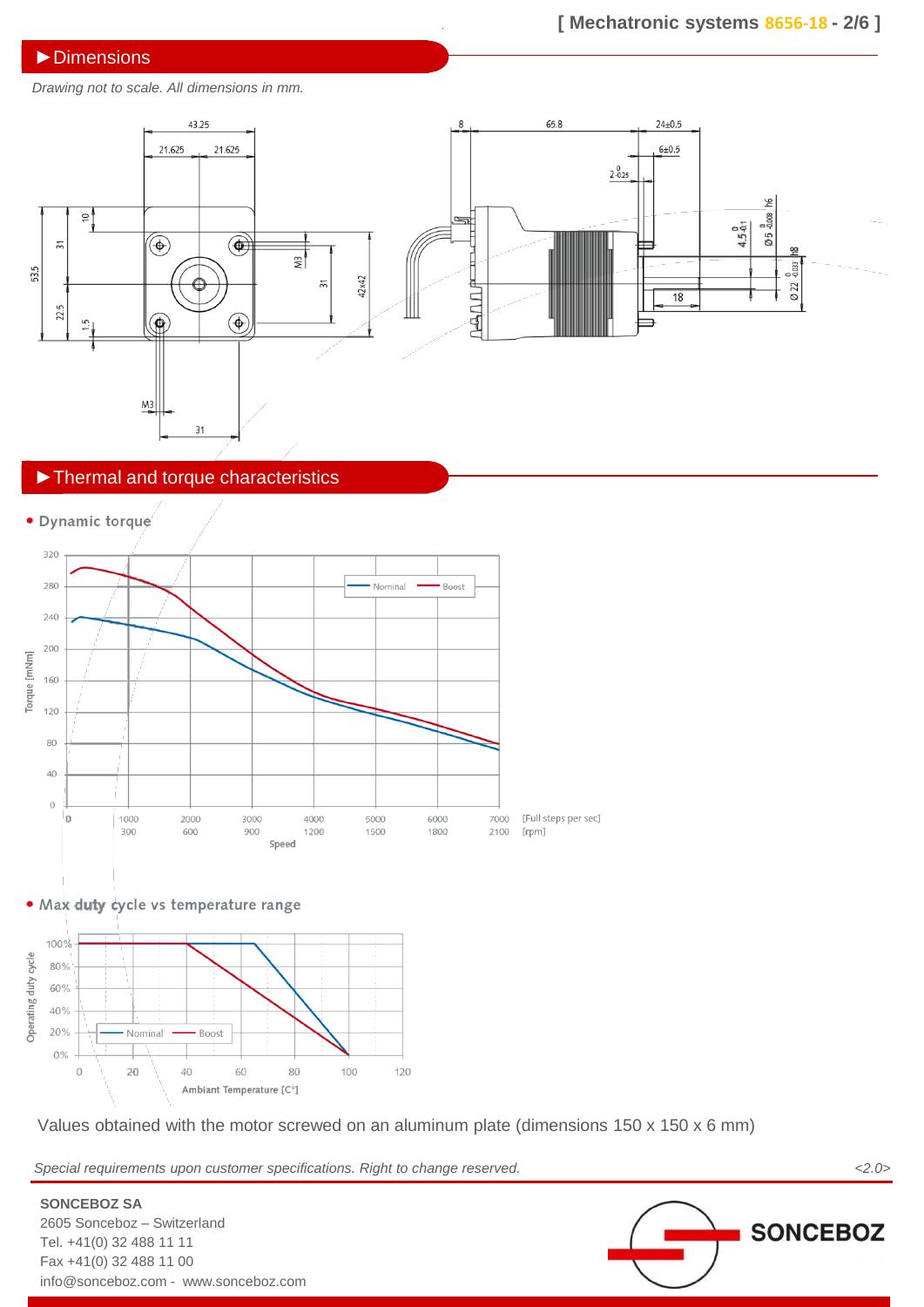►Electrical Interface

# **CONNECTOR**

· Header MICRO-FIT 3.0 8p

• MOLEX nº 43045 0812

| <b>GND</b>  | $+24$ VDC    |
|-------------|--------------|
| Common      | Pulse        |
| Dir         | <b>Boost</b> |
| Step select | Enable       |

Matching products: Molex female terminal: 43030 (series) Molex female housing: 43025 0800

### Front view

## **PIN ASSIGNMENTS**

+24 VDC ......... Power supply GND ............... Power ground Common ......... Ground for logical inputs (Step select, Dir, Enable, Boost, Pulse) Pulse ............... Microstep clock input (active on rising edge)

| Pin                | <b>Description</b>    | <b>Version</b>                              | State 0                                           | State 1                                               |
|--------------------|-----------------------|---------------------------------------------|---------------------------------------------------|-------------------------------------------------------|
|                    | Standard version      | $1/2$ step<br>(= 400 microsteps/revolution) | $1/8$ step<br>(=1600 microsteps/revolution)       |                                                       |
| <b>Step select</b> | Microstep resolution  | Low noise version                           | $1/8$ step<br>$(= 1600$<br>microsteps/revolution) | $1/256$ step<br>$( = 51200$<br>microsteps/revolution) |
| <b>Dir</b>         | Direction of rotation | All                                         | <b>CW</b>                                         | <b>CCW</b>                                            |
| <b>Enable</b>      | Power ON              | All                                         | <b>OFF</b>                                        | ON                                                    |
| <b>Boost</b>       | Increase in torque    | All<br>$\overline{\phantom{a}}$             | <b>OFF</b><br>$\sim$ $-$                          | <b>ON</b>                                             |

 $\overline{\phantom{a}}$  Note: Step select input is only selectable when Enable = 0 (current OFF)

# **INPUTS**



R = 470  $\Omega$ , excepted for the pulse input R = 220  $\Omega$ .

An external resistor can be added in series with the input to increase the logical voltage up to 24 VdC. For Vin = 24 VdC, the external resistors would be 1.2 k $\Omega$  for the pulse and 2.7 k $\Omega$  for the others inputs.

*Special requirements upon customer specifications. Right to change reserved. <2.0>*

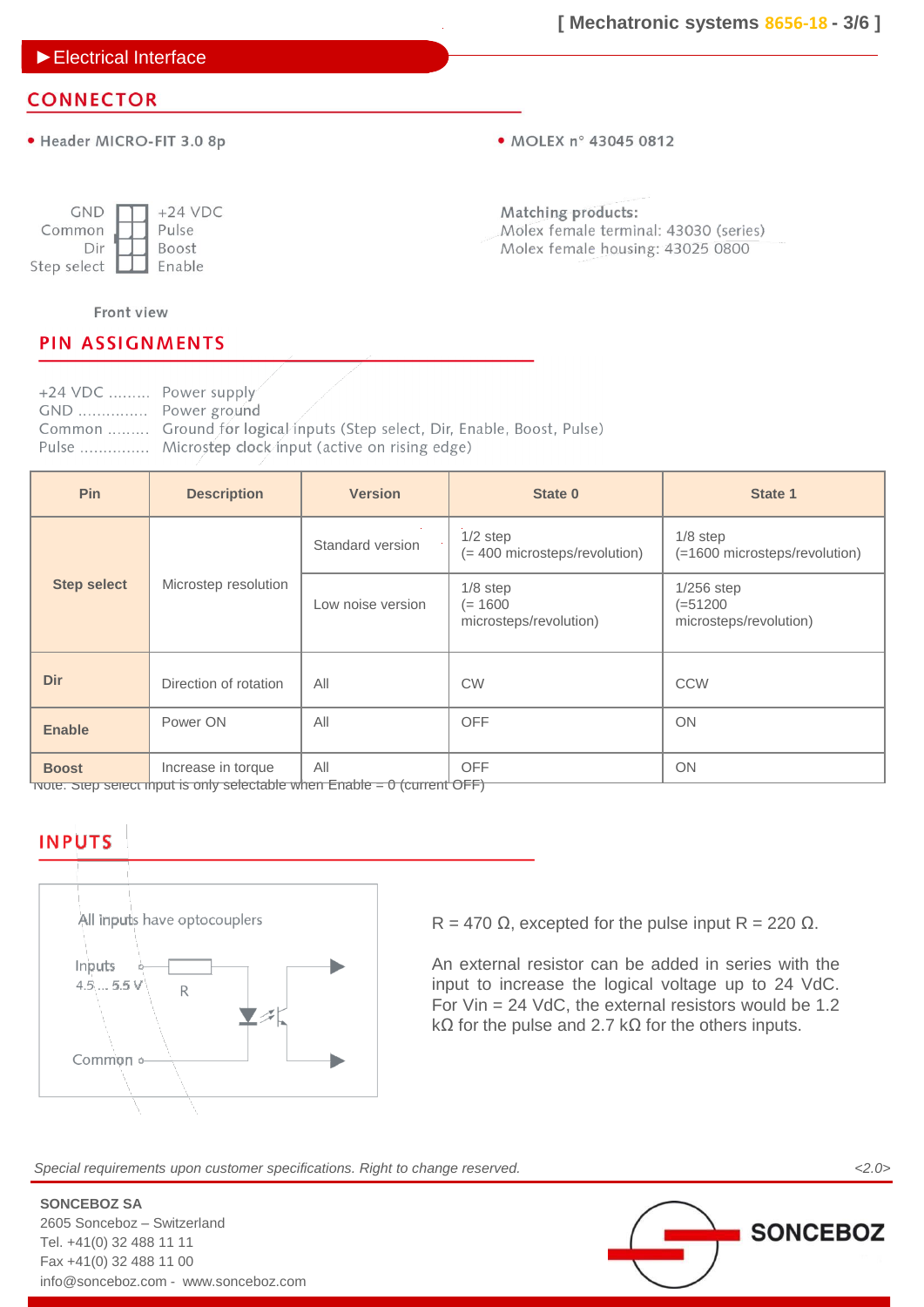# **CHARACTERISTICS**

| <b>Characteristics</b>                  | <b>Symbol</b> | <b>Min</b>   | <b>Typ</b>               | <b>Max</b>               | Unit           |
|-----------------------------------------|---------------|--------------|--------------------------|--------------------------|----------------|
| Input control voltage low               | Vil           | $\mathbf{0}$ | $\Omega$                 | 0.8                      | $\vee$         |
| Input control voltage high              | Vih           | 4.5          | 5                        | 5.5                      | $\vee$         |
| <b>Input current high [Pulse]</b>       | Lin           | 12           | 16                       | 20                       | m <sub>A</sub> |
| Input current high [Dir, enable, Boost] | Lin           | 6.5          | 8                        | 9.5                      | mA             |
| <b>STEP pin low</b>                     | <b>Tstpl</b>  | 2.5          | $\overline{\phantom{a}}$ | $\bar{ }$                | $\mu s$        |
| <b>STEP pin high</b>                    | <b>Tstph</b>  | 2.5          | $\bar{ }$                | $\overline{\phantom{a}}$ | $\mu s$        |
| Setup time for input change to STeP     | Tsu           | 800          | $\overline{\phantom{0}}$ | $\overline{\phantom{a}}$ | $\mu s$        |
| Hold time for input change from STeP    | Th            | 2.5          |                          |                          | $\mu s$        |

# **TIMING DIAGRAM**



*Special requirements upon customer specifications. Right to change reserved. <2.0>*

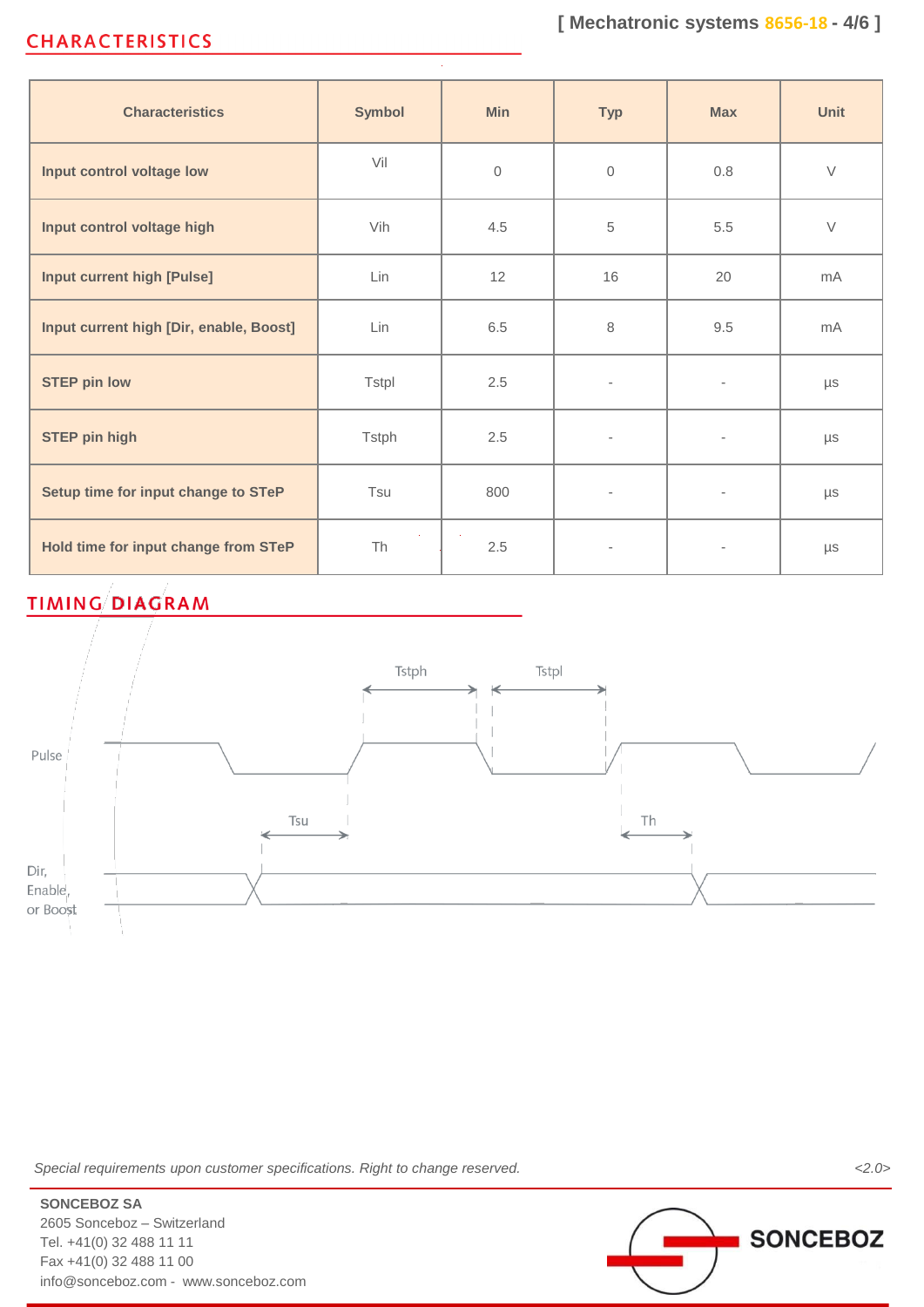• **Operating temperature range** ........................... 0 to 65° C (Inominal, see graph. Max duty)

• **Protection class** ............................................... IP50

### **• Thermal and over/under voltage protections**

If the motor temperature exceeds 100° C or if the supply voltage comes outside its operating range, the driver is auto-matically switched off. This is intended to protect components from failure due to excessive temperature or under / over voltage.

To restart the motor after cut off, a rising edge must be applied on the ENABLE input when temperature or voltage error has been cleared. Thermal hysteresis is ~10° C and voltage hysteresis is ~1 V.

### ►Installation

### **• Cables and power supply:**

The cables used must have an insulation temperature of at least 105° C. The motor interface must be SELV type (Sepa- rated Extra Low Voltage). The cables between the power supply and motor must no be longer than 1 m and a minimal AWG24 diameter must be respected. Every system is delivered with 2 fastening screws and a 25 cm connection cable.

### • **Temperature and protections:**

Max. temperature of motor and electronic ......... 100° C

It is possible to improve the motor's heat dissipation by fixing it to a metal plate which acts as a heat sink and by using thermoconductive paste. If the motor is accessible or its temperature is high, it may be necessary to fit protecting elements for the safety of the user.

*Special requirements upon customer specifications. Right to change reserved. <2.0>*